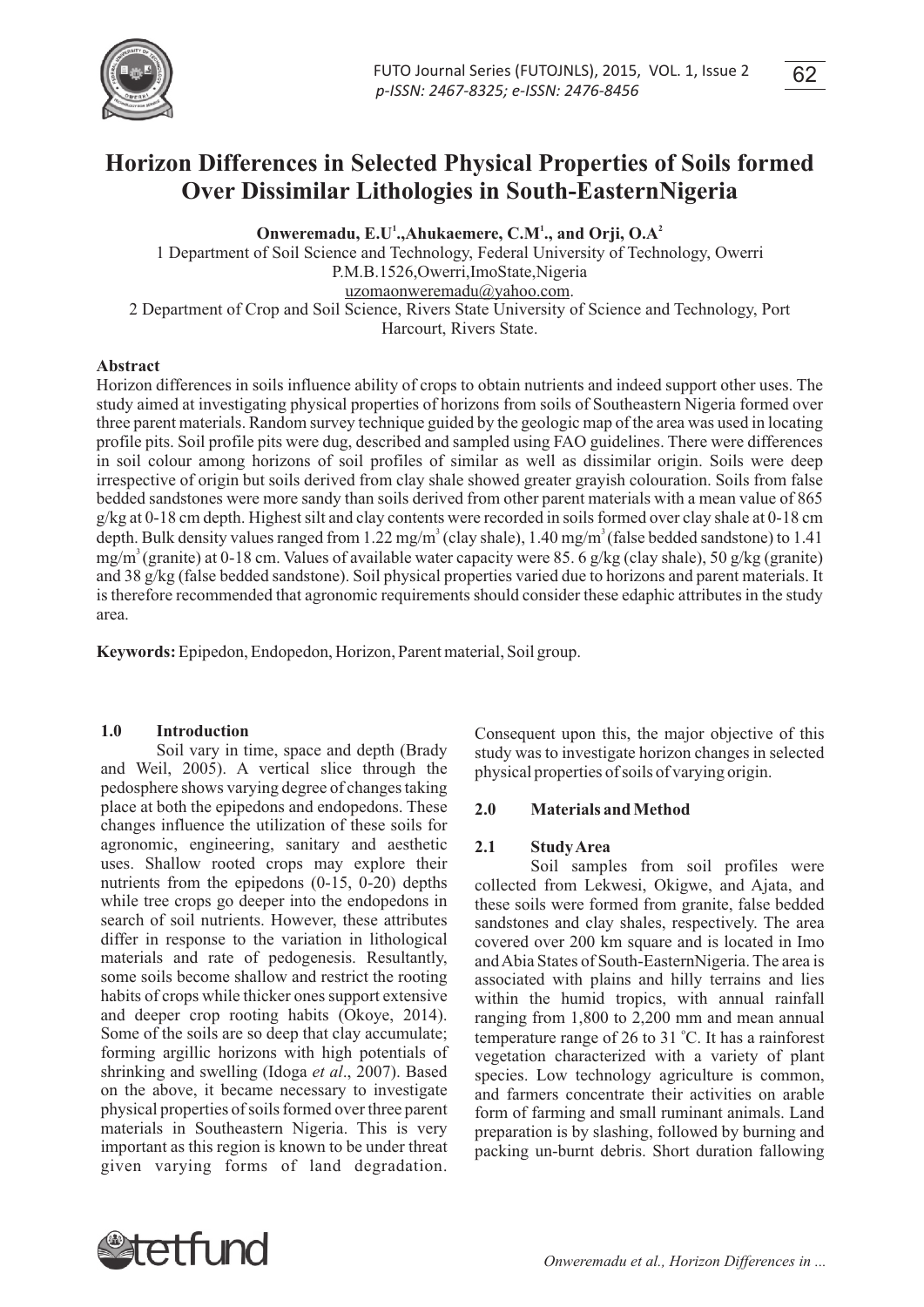

has resulted to occasional use of inorganic fertilizers in the area.

# **2.2 Field Studies**

Three parent materials namely granite, sandstone and clay shale were identified using geologic map of the study area following a reconnaissance visit. Theses parent materials were located at Lekwesi (granite), Okigwe (false bedded sandstone) and Ajata Umuahia (clay shale). Five (5) soil profile pits were sunk on soils derived from each parent material and designated A, B, C, D and E. In each soil profile, horizons were identified as A, AB, Bt1, and Bt2. Soil samples were collected based on these horizons. Core samplers of the same diameter (7.5 cm) were used to collect samples for bulk density determination. Depths of horizons were averaged of ranges observed on each horizon thickness of soil profiles dug in the field, thus Ahorizons ranged from 0-18 cm and so on. Depth of soil profile was measured using roller tape. Soil colour was determined using Munsel colour chart under moist conditions.

# **2.3 Laboratory Analyses**

Particle size analysis was determined using hydrometer method (Gee & Or, 2002). Bulk density values of soils were measured by core method (Grossman & Reinsch, 2002). Available water capacity at field capacity was determined by the method of Soil Survey Staff (2003).

# **3.0 Results and Discussion**

Soil colour and horizon thickness are shown in Table 1. Soils were deep to very deep, ranging from 0 to 185 cm. Variability in depths and thickness of horizons could be attributed to differences in

parent materials and rate of pedogenesis among soils. However, Idoga *et al.,* (2007) attributed variation in soil depth to effect of parent material, soil erosion and slope of an area. Soil colour ranged from dark brown, brown, dark grayish brown, grayish brown, gray to red. Soils formed over granite indicated dark brown, dark gray, dark grayish brown to brown colouration at epipedons while epipedons derived from false bedded sandstone were dominated by brown colour with value and chroma ranging from 4/2, 4/4/ 5/4 and 5/3 under moist soil moisture status. At surface horizons, soils formed over clay shale showed a hue of 10 YR and ranged from very dark brown (10 YR 2/2) moist, very dark gray (10 YR 3/1) moist, very dark grayish brown (10 YR3/2) moist to dark gray (10 YR 4/1) moist. There were differences in colouration of AB horizons in these soils of varying lithologic materials. Soils formed over granite varied from dark yellowish brown (10YR 3/4) moist, dark grayish brown (10 YR 4/2) moist, 10 YR 4/6 moist to yellowish brown (10 YR 5/4) moist, 10 YR 5/6 moist. These variations in soil colour despite similarity in parent material could be attributed to differences in soil moisture content and drainage conditions. Earlier, Ibanga (2006) observed that soil colour changes due to differences in soil water content. Similarly, soils formed over false bedded sandstone were dominated by a hue of 5 YR and ranged from reddish brown (5 YR 4/3 moist, 5 YR 5/6 moist) to yellowish red (5 YR 5/4 moist, 5 YR 5/6 moist). The hue of soils formed over clay shale was 7.5 YR with differences in value and chroma as follows: gray (7.5 YR 5/1 moist) and gray (7.5 YR 6/1 moist).

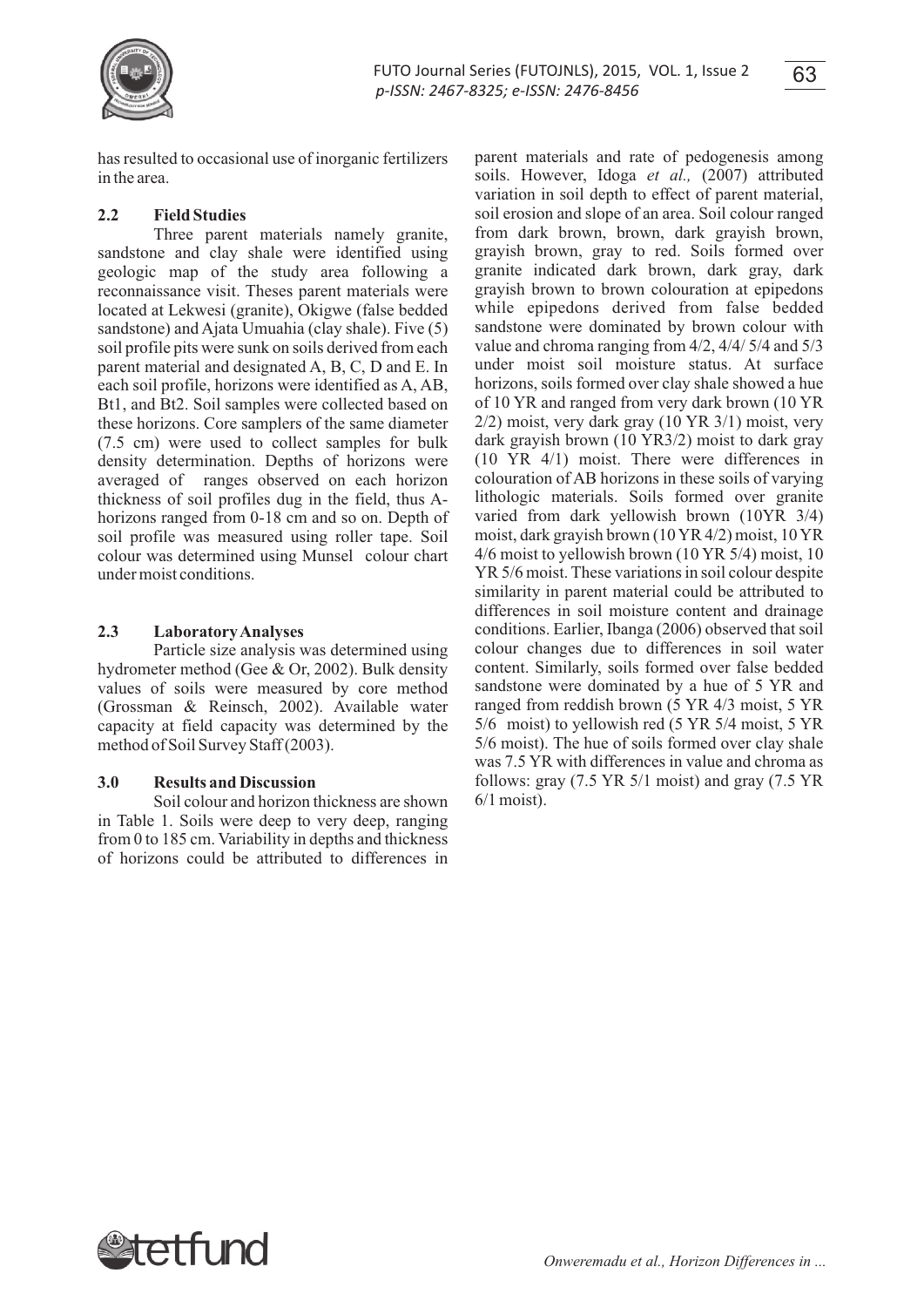

| TAUC 1. SUI CUION CHURGS III LUIZUIS OF SUIS CHREIVER COLUNUS |                                   |                                 |                                   |                             |                                  |  |  |  |  |  |
|---------------------------------------------------------------|-----------------------------------|---------------------------------|-----------------------------------|-----------------------------|----------------------------------|--|--|--|--|--|
| <b>Parent Material</b>                                        | $\mathbf{A}$                      | B                               | $\mathbf C$                       | D                           | E                                |  |  |  |  |  |
| $A-Harizon(0-18$ anthick)                                     |                                   |                                 |                                   |                             |                                  |  |  |  |  |  |
| Granite                                                       | $10MR_{2}^{4}$                    | $10 \text{VR}^3$ / <sub>3</sub> | $10MR^4$                          | $10MR_{1}^{4}$              | $10MR_{3}^{4}$                   |  |  |  |  |  |
| <b>Sandstone</b>                                              | 7.5YR <sup>4</sup> / <sub>2</sub> | $10\text{VR}^4$ /4              | $7.5YR_{4}^{5/4}$                 | $10 \text{VR}^5$ /4         | $10MR^5/3$                       |  |  |  |  |  |
| <b>Clay Shale</b>                                             | $10MR^2/2$                        | $10 \text{Y} \text{R}^3$ /      | $10 \text{Y} \text{R}^3/\text{s}$ | $10 \text{VR}^3$ /1         | $10MR_{1}^{4}$                   |  |  |  |  |  |
|                                                               |                                   |                                 | ABHarizon 18-32 amthick           |                             |                                  |  |  |  |  |  |
| Granite                                                       | $10 \text{VR}^5$ /4               | $10\text{YR}^{3/4}$             | $7.5YR\frac{5}{6}$                | $10MR_{6}^{4}$              | 10MR <sup>4</sup> / <sub>2</sub> |  |  |  |  |  |
| <b>Sandstone</b>                                              | $5{\rm Y}{\rm R}^{4/3}$           | $5YR^5/4$                       | $5YR_{4}^{4/2}$                   | $5{\rm Y}{\rm R}_{2}^{4/3}$ | $5{\rm Y}{\rm R}^5$ /6           |  |  |  |  |  |
| <b>Clay Shale</b>                                             | $7.5YR^{5/1}$                     | $7.5YR^{6}/_{1}$                | $10\text{VR}^6$ /1                | $7.5YR_{1}^{5}$             | $10MR^5/1$                       |  |  |  |  |  |
|                                                               |                                   |                                 | $B16/6$ -Harizan 32 - 120 anthick |                             |                                  |  |  |  |  |  |
| Granite                                                       | $5{\rm Y}R\%$                     | $5{\rm Y}{\rm R}^{5/2}$         | $25$ K $\frac{5}{6}$              | $25YR_{6}^{4}$              | $25 \text{TR}^4$ /s              |  |  |  |  |  |
| <b>Sandstone</b>                                              | $2.5YR^{4/3}$                     | $25$ K $\frac{5}{8}$            | $2.5YR^{4}/x$                     | $25YR\frac{7}{6}$           | $2.5YR^{4}/x$                    |  |  |  |  |  |
| <b>Clay Shale</b>                                             | $7.5YR_{1}^{6}$                   | $7.5YR^{5/1}$                   | $7.5YR\frac{7}{1}$                | $25YR^{5/2}$                | $2.5YR^{6}/_{1}$                 |  |  |  |  |  |
| B <sub>2</sub> -Horizon 120-185 cm thick                      |                                   |                                 |                                   |                             |                                  |  |  |  |  |  |
| Granite                                                       | $25YR_6^5$                        | $5YR\frac{4}{6}$                | $25$ K $\frac{5}{8}$              | $25YR^{4}/x$                | $2.5$ K $\frac{6}{8}$            |  |  |  |  |  |
| <b>Sandstone</b>                                              | $10MR_{6}^{4}$                    | $10\text{VR}^4\text{/s}$        | $10 \text{VR}^5$ /6               | $7.5YR^{5}/6$               | $7.5YR^{4}/x$                    |  |  |  |  |  |
| <b>Clay stone</b>                                             | $25YR^{5/1}$                      | $2.5YR^{6}/_{1}$                | $5YR\frac{6}{1}$                  | $5{\rm Y}R^{5/7}$           | $5YR^4$                          |  |  |  |  |  |

**Table1:SoilColourChangesinHorizonsofSoilsUnderMoistConditions**

In Bt1 horizons, soils formed over granite had hues of 5 YR and 2.5 YR as values and chromas varied. Soil colours ranged from yellowish red (5 YR 5/8) moist and reddish yellow (5 YR 6/6) moist to red (2.5 YR 5/6 moist, 2.5 YR 4/6 moist; 2.5 YR 4/8 moist). Also, soils derived from false bedded sandstone exhibited a hue of 2.5 YR in all soil profiles with values and chromas varying. Values and chromas varied as colours changed from reddish brown (2.5 YR 4/4) moist, red (2.5 YR 4/8) moist, 2.5 YR 3/8 moist and light red (2.5 YR 7/6) moist. Soils formed over clay shale had hues of 2.5 and 7.5 YR. These colours were weak red (2.5 YR 5/2) moist, reddish gray (2.5 YR 6/1) moist, gray (7.5 YR 6/1 moist; 7.5 YR 5/1 moist) and light gray (7.5 YR 7/1) moist. Oxidation state and type of particle size fraction influenced colouration of soils. Soils developed on granite were dominated by hue of 2.5 YR in Bt2 horizons, with colours ranging from (2.5 YR 4/8 moist, 2.5 YR 4/3 moist, 2.5 YR 5/6 moist, 2.5 YR 5/8 moist). However, at this horizon, a soil profile had a hue of 5 YR (red 5 YR 4/6 moist). Redder colours were encountered in soil profiles formed over false bedded sandstone at Bt2 horizons (120-185 cm). Soil colours varied from red (10 YR 4/6 moist, 10 YR 4/8 moist; 10 YR 5/6 moist) and red (7.5 YR 4/8 moist, 7.5 YR 5/6 moist). On the other hand, soils derived from clay shale exhibited hues of 2.5 Y and 5 Y indicating high reduction of soils which could suggest closeness to high moisture condition. Generally, soils were gray (2.5 YR 5/1 moist, 2.5 YR 6/1 moist, 5 Y 5/1 moist, 5 Y 6/1 moist) to olive gray  $(5 Y 4/2 \text{ moist})$ .

Table 2 shows variation in the sand-sized fractions among soil profiles and horizons of soil profiles. Generally, soils formed over false bedded sandstone had highest values of sand ranging from 800-900 g/kg, followed by soils formed over granite  $(650 - 670 \text{ g/kg})$  and clay shale  $(500-670 \text{ g/kg})$ . Highest mean value of sand was reported in AB-

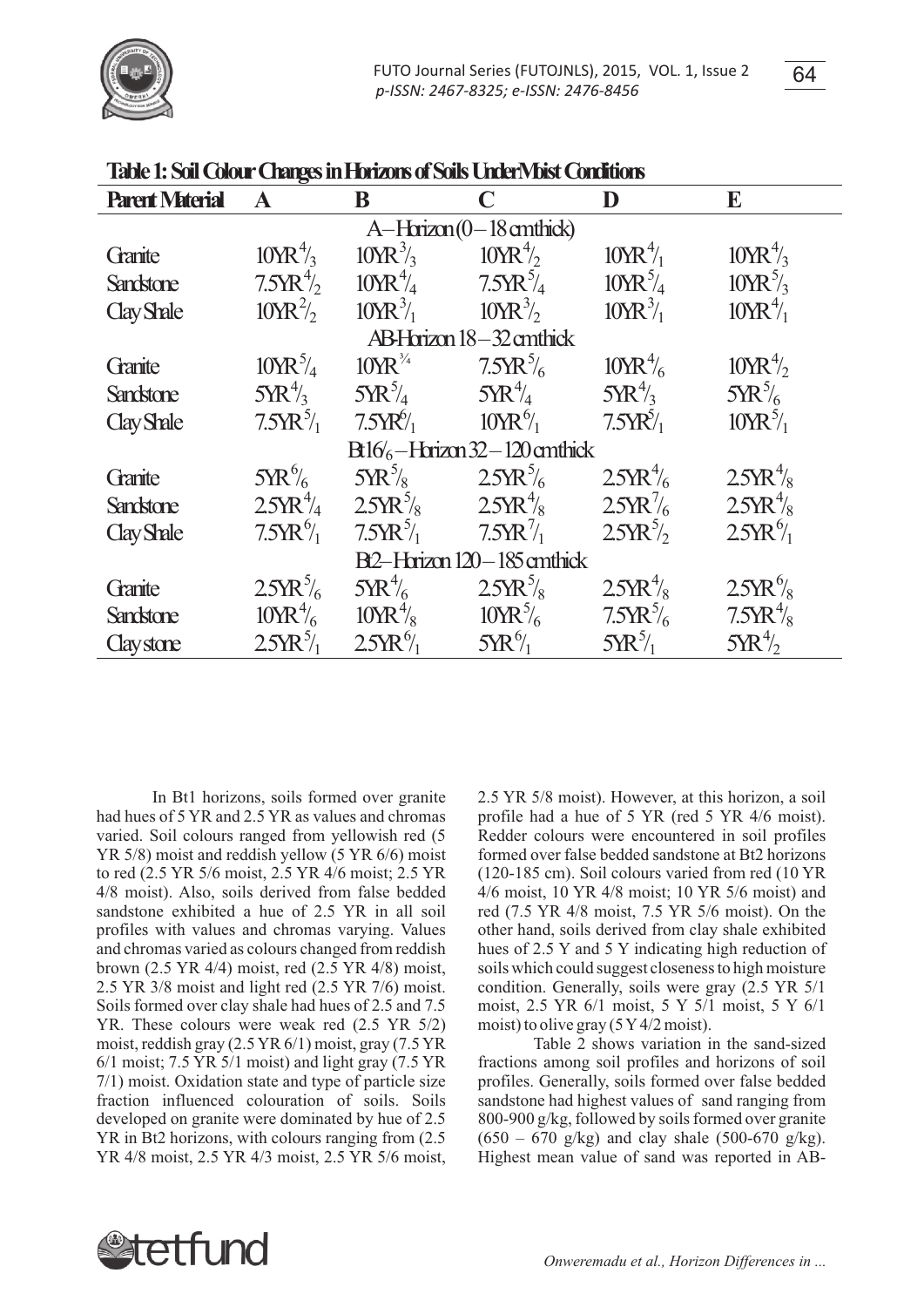

horizon (894 g/kg) of the false bedded sandstone (Table 2). This suggests greater translocation of other sized particles to deeper horizons. Mean deviation indicated that sand-sized distribution varied greatly in soils formed over false bedded sandstone (mean deviation  $= 26.00$ ), followed by clayshale (mean deviation  $= 20.00$  and least in soils formed over granite (mean deviation  $=$  4.20) in A-horizon of soils. However, with depth, soils developed over clay shale exhibited greater dispersion with mean deviation

ranging from 25.6 to 38.4 (Table 2). These results showed that changes occur even among soils derived from similar lithologic materials. Although, soil texture is regarded as an inherent property of soils (Brady and Weil, 2005), anisotropy of sand-sized and clay particles as seen in Tables 2 and 4, respectively suggest obvious activity in soil texture. Sand-sized particles dominated in all soil group indicating the contribution of parent materials to the nature of these soils.

| <b>Parent Material</b> | A   | B   | $\mathbf C$ | D                             | E   | Mean | <b>Mean Derivation</b> |
|------------------------|-----|-----|-------------|-------------------------------|-----|------|------------------------|
| Granite                | 790 | 800 | 795         | 805                           | 795 | 797  | 4.2                    |
| Sandstone              | 880 | 870 | 885         | 890                           | 800 | 865  | 26.0                   |
| Clay shale             | 670 | 600 | 620         | 610                           | 590 | 610  | 20.0                   |
|                        |     |     |             | $AB - Horizon (18 - 32 cm)$   |     |      |                        |
| Granite                | 800 | 803 | 805         | 810                           | 806 | 805  | 2.6                    |
| Sandstone              | 900 | 903 | 895         | 890                           | 880 | 894  | 6.8                    |
| Clay shale             | 600 | 590 | 620         | 550                           | 560 | 572  | 38.4                   |
|                        |     |     |             | Bt1 – Horizon $(32 – 120$ cm) |     |      |                        |
| Granite                | 650 | 670 | 700         | 710                           | 700 | 686  | 20.8                   |
| Sandstone              | 810 | 805 | 806         | 808                           | 804 | 807  | 2.0                    |
| Clay shale             | 500 | 585 | 595         | 550                           | 500 | 546  | 36.8                   |
|                        |     |     |             | Bt2 – Horizon $(32 – 120$ cm) |     |      |                        |
| Granite                | 740 | 750 | 745         | 748                           | 740 | 745  | 3.6                    |
| Sandstone              | 820 | 815 | 805         | 800                           | 802 | 808  | 7.2                    |
| Clay shale             | 570 | 550 | 540         | 500                           | 500 | 532  | 25.6                   |

|  | Table 2: Changes in Sand Content in Horizons of Soils (g/kg) |  |
|--|--------------------------------------------------------------|--|
|--|--------------------------------------------------------------|--|

Silt sized particles differed among soil profiles, horizons and soil groups. Silt content had its lowest limit as 100 g/kg in AB-horizon and upper limit of 225 g/kg in Bt-horizon in soils derived from granite. Similarly, soils derived from false bedded sandstone ranged from 20 g/kg (Bt-horizon) to 80 g/kg in A-horizon. In soils formed over clay shale, silt content ranged from 175 g/kg (A-horizon) to 225 g/kg (AB-horizon). However, mean deviation of silt was highest in soils derived from granite and this

measure of dispersion was in the epipedons (Ahorizon). This was followed by soils derived over clay shale (mean deviation  $= 14.8$ ). But the highest value of mean deviation of silt was observed in soils derived from clay shale (mean deviation = 40.00) at Bt2-horizon (120-185 cm depth). Generally, mean values of silt varied from 106-217 g/kg (granite), 23  $-51$  g/kg (false bedded sandstone) and  $152 - 215$ g/kg (clay shale). Silt content did not follow any trend in its distribution as in sand-sized particles.

**Table 3: Changes in Silt Content in Horizons of Soils (g/kg)**

| <b>Parent material</b>         | A   | B   | C   | D                             | E   | Mean | <b>Mean Deviation</b> |  |  |
|--------------------------------|-----|-----|-----|-------------------------------|-----|------|-----------------------|--|--|
| $A - horizon (10 - 18 cm)$     |     |     |     |                               |     |      |                       |  |  |
| Granite                        | 120 | 180 | 190 | 170                           | 160 | 164  | 19.2                  |  |  |
| Sand stone                     | 40  | 80  | 60  | 50                            | 30  | 52   | 14.4                  |  |  |
| Clay shale                     | 205 | 220 | 180 | 175                           | 190 | 194  | 14.8                  |  |  |
|                                |     |     |     | $AB - horizon (18 - 32 cm)$   |     |      |                       |  |  |
| Granite                        | 100 | 102 | 110 | 120                           | 100 | 106  | 6.8                   |  |  |
| Sandstone                      | 45  | 40  | 70  | 60                            | 40  | 51   | 11.2                  |  |  |
| Clay shale                     | 200 | 225 | 220 | 220                           | 210 | 215  | 8.0                   |  |  |
|                                |     |     |     | Bt1 – Horizon $(32 – 120$ cm) |     |      |                       |  |  |
| Granite                        | 210 | 210 | 220 | 220                           | 225 | 217  | 5.6                   |  |  |
| Sandstone                      | 45  | 45  | 40  | 30                            | 30  | 38   | 6.4                   |  |  |
| Shale                          | 202 | 205 | 200 | 210                           | 200 | 203  | 3.2                   |  |  |
| $Bt2 - Horizon (120 - 185 cm)$ |     |     |     |                               |     |      |                       |  |  |
| Granite                        | 200 | 190 | 190 | 205                           | 205 | 193  | 7.6                   |  |  |
| Sandstone                      | 30  | 25  | 10  | 20                            | 20  | 23   | 3.6                   |  |  |
| Shale                          | 190 | 180 | 200 | 200                           | 190 | 152  | 40.0                  |  |  |

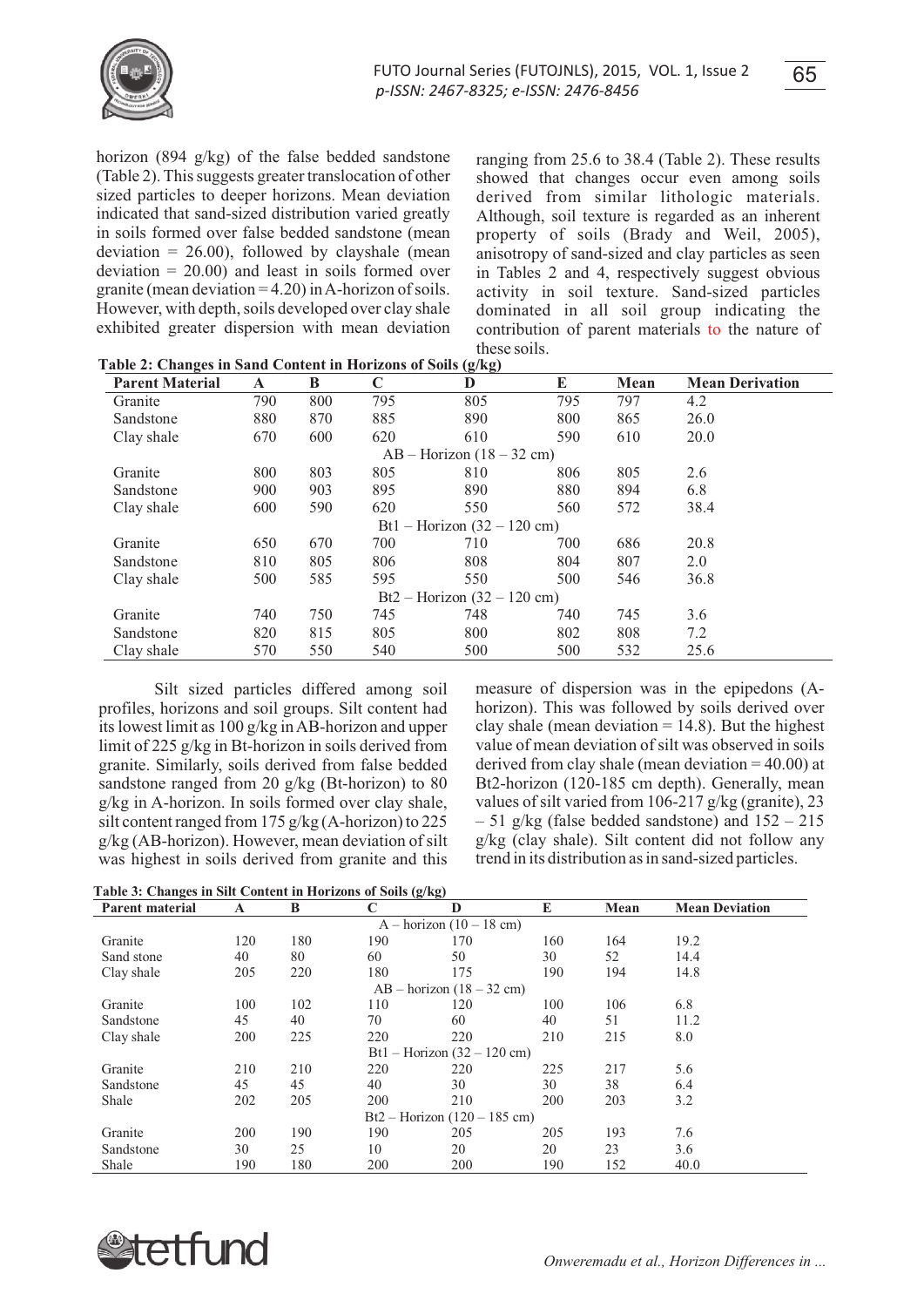

Clay content of soils indicated variations in space (Table 4) among soil profiles, parent materials and in depth. Irrespective of parent material, claysized particles formed a district bulge down the soil profile. Soils derived from granite had this distribution:  $38.0 \frac{\mathrm{g}}{\mathrm{kg}}$  (A-horizon),  $89.0 \frac{\mathrm{g}}{\mathrm{kg}}$  (ABhorizon), 97 g/kg (Bt1-horizon) and 62 g/kg (Bt2 horizon). Mean values of clay in soils derived from false bedded sandstone showed 63.0 g/kg (Ahorizon), 56.0 g/kg (AB-horizon), 155.0 g/kg (Bt1 horizon) and 133.0 g/kg (Bt,-horizon). Similarly, clay content was distributed as follows: 196.0 g/kg (A-horizon), 213.0 g/kg (AB-horizon), 261.0 g/kg (Bt1-horizon) and 276.0 g/kg (Bt2-horizon). However, soils formed over clay shale indicated confined increase in clay content with depth (Table 4). Soils formed over clay shale had highest mean value of clay as seen in Table 4, suggesting that weathering of clay shales releases an abundance of clay sized particles, Clearer argillation was observed in Bt1horizon in soils derived from false bedded sandstone since clay in that horizon (155 g/kg) was 2.72 times greater than that found in ABhorizon (56.0 g/kg).Values of clay in Bt1 clearly supersedes those of AB-horizon since the latter lies within the zone of eluviation (Okoye, 2014). The difference in particle size distributions as seen reflect the difference in the composition of parent materials studied (lrmak, et al 2007; Oguike & Mbagwu, 2009). Table 5 shows value of bulk density in the studied soils. bulk density had minimal mean deviations when compared with other measured physical properties. However, highest mean deviation of bulk density was recorded in soils derived from clay shale at Bt1-horizon, (mean  $deviation = 0.034$ ) while the least mean deviation of 0.014 was found in the same soil group, implying greater instability in soils formed over clay shale when compared to other two soil groups. In all soil profiles, bulk density increased with depth, and this is consistent with the findings of Ahukaemere (2015) in soils of the area.

**Table 4: Changes in Clay Content in Horizons of Soils (g/kg)**

| <b>Parent Material</b>         | A   | B   | C   | D                             | E   | Mean  | <b>Mean Deviation</b> |  |  |
|--------------------------------|-----|-----|-----|-------------------------------|-----|-------|-----------------------|--|--|
| $A - horizon (0 - 18 cm)$      |     |     |     |                               |     |       |                       |  |  |
| Granite                        | 90  | 20  | 15  | 25                            | 42  | 38.0  | 22.0                  |  |  |
| Sandstone                      | 80  | 50  | 55  | 60                            | 70  | 63.0  | 11.6                  |  |  |
| Clay Shale                     | 125 | 180 | 200 | 215                           | 260 | 196.0 | 34.8                  |  |  |
|                                |     |     |     | $AB - Horizon (18 - 32 cm)$   |     |       |                       |  |  |
| Granite                        | 100 | 95  | 85  | 70                            | 94  | 89.0  | 9.0                   |  |  |
| Sandstone                      | 60  | 57  | 35  | 50                            | 80  | 56.0  | 11.2                  |  |  |
| Clay Shale                     | 200 | 185 | 160 | 230                           | 290 | 213.0 | 37.6                  |  |  |
|                                |     |     |     | Bt1 – Horizon $(32 – 120$ cm) |     |       |                       |  |  |
| Granite                        | 140 | 120 | 80  | 70                            | 75  | 97    | 26.4                  |  |  |
| Sandstone                      | 145 | 150 | 154 | 162                           | 166 | 155   | 6.8                   |  |  |
| Clay Shale                     | 298 | 210 | 260 | 240                           | 296 | 261   | 29.0                  |  |  |
| $Bt2 - Horizon (120 - 185 cm)$ |     |     |     |                               |     |       |                       |  |  |
| Granite                        | 60  | 60  | 65  | 47                            | 80  | 62    | 8.0                   |  |  |
| Sandstone                      | 150 | 160 | 175 | 180                           | 178 | 133   | 35.6                  |  |  |
| Clay Shale                     | 240 | 270 | 260 | 300                           | 310 | 276   | 23.2                  |  |  |

Available water capacity (g/kg) generally increased with depth (Table 6). This could be a response to increase in clay content with depth in the three soil groups. Generally, soil derived from clay shale had more available water capacity ranging from 85.6 to 95.0 g/kg (mean value). This was followed by soils derived from granite  $(50.0 - 64.8)$ g/kg) while soils formed over false bedded sandstone had 38 g/kg as its lower limit and 72.6 g/kg as its upper limit. Among soil profiles, those

under clay shale dispersed more than other soil groups especially at surface horizons. These mean deviations reduced with depth, suggesting more stability in the values of available water capacity with depth. Land use practices may have influenced variability in epipedons while pedogenesis could be responsible for changes in Bt horizons.

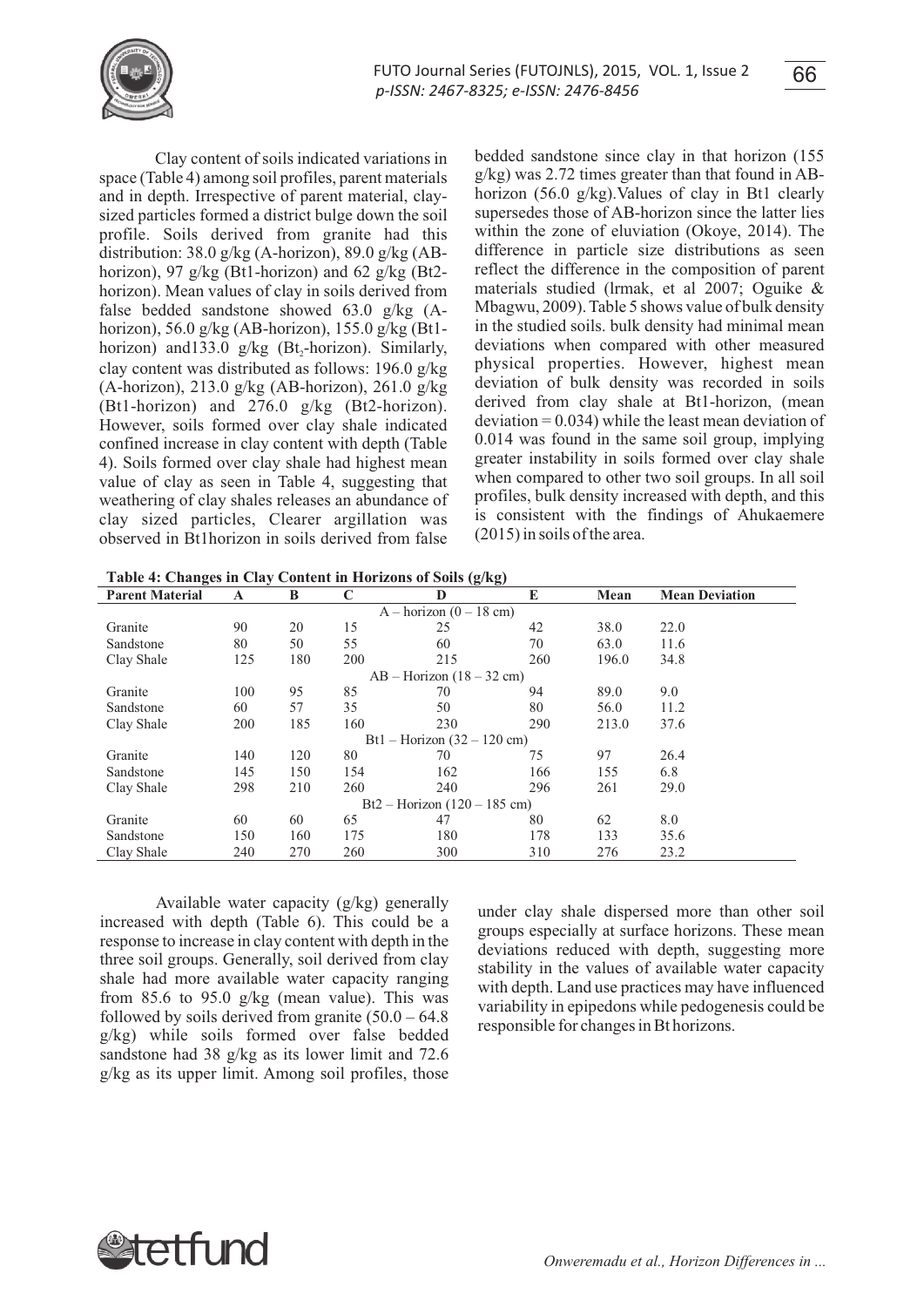

| <b>Parent Material</b>          | A    | B    | C                              | D    | E    | Mean | <b>Mean Deviation</b> |  |  |
|---------------------------------|------|------|--------------------------------|------|------|------|-----------------------|--|--|
| $A - horizon (0 - 18 cm)$       |      |      |                                |      |      |      |                       |  |  |
| Granite                         | 1.42 | 1.45 | 1.40                           | 1.38 | 1.41 | 1.41 | 0.018                 |  |  |
| Sandstone                       | 1.39 | 1.42 | 1.40                           | 1.36 | 1.43 | 1.40 | 0.020                 |  |  |
| Clay Shale                      | 1.23 | 1.19 | 1.21                           | 1.25 | 1.22 | 1.22 | 0.016                 |  |  |
|                                 |      |      | $AB - Horizon (18 - 32 cm)$    |      |      |      |                       |  |  |
| Granite                         | 1.46 | 1.46 | 1.42                           | 1.40 | 1.47 | 1.44 | 0.026                 |  |  |
| Sandstone                       | 1.43 | 1.45 | 1.46                           | 1.42 | 1.48 | 1.45 | 0.018                 |  |  |
| Clay Shale                      | 1.29 | 1.24 | 1.20                           | 1.33 | 1.26 | 1.28 | 0.028                 |  |  |
|                                 |      |      | $Bt_1$ – Horizon (32 – 120 cm) |      |      |      |                       |  |  |
| Granite                         | 1.49 | 1.51 | 1.48                           | 1.46 | 1.55 | 1.50 | 0.028                 |  |  |
| Sandstone                       | 1.46 | 1.49 | 1.50                           | 1.53 | 1.53 | 1.50 | 0.022                 |  |  |
| Clay Shale                      | 1.35 | 1.29 | 1.38                           | 1.38 | 1.31 | 1.34 | 0.34                  |  |  |
| $Bt_2 - Horizon (120 - 185 cm)$ |      |      |                                |      |      |      |                       |  |  |
| Granite                         | 1.61 | 1.63 | 1.58                           | 1.56 | 1.65 | 1.61 | 0.026                 |  |  |
| Sandstone                       | 1.53 | 1.61 | 1.61                           | 1.61 | 1.60 | 1.60 | 0.020                 |  |  |
| Clay Shale                      | 1.48 | 1.46 | 1.49                           | 1.44 | 1.47 | 1.47 | 0.014                 |  |  |

**Table 5: Changes in Bulk Density among Horizons of Soils (Mg/m<sup>3</sup> )**

## **Table 6: Available Water Capacity of Horizons of Soils (g/kg)**

| <b>Parent Material</b>          | A  | B  | C  | $\overline{c}$<br>$\sigma$<br>D | E  | Mean | <b>Mean Deviation</b> |  |  |  |
|---------------------------------|----|----|----|---------------------------------|----|------|-----------------------|--|--|--|
| $A - horizon (0 - 18 cm)$       |    |    |    |                                 |    |      |                       |  |  |  |
| Granite                         | 51 | 49 | 50 | 47                              | 53 | 50.0 | 1.6                   |  |  |  |
| Sandstone                       | 38 | 36 | 40 | 37                              | 39 | 38.0 | 1.2                   |  |  |  |
| Clay Shale                      | 79 | 82 | 88 | 89                              | 90 | 85.6 | 4.1                   |  |  |  |
| $AB - Horizon (18 - 32 cm)$     |    |    |    |                                 |    |      |                       |  |  |  |
| Granite                         | 53 | 50 | 51 | 49                              | 55 | 51.6 | 1.9                   |  |  |  |
| Sandstone                       | 41 | 42 | 45 | 47                              | 42 | 43.4 | 2.2                   |  |  |  |
| Clay Shale                      | 88 | 83 | 81 | 91                              | 92 | 87.0 | 4.0                   |  |  |  |
|                                 |    |    |    | $Bt_1 -$ Horizon (32 – 120 cm)  |    |      |                       |  |  |  |
| Granite                         | 60 | 61 | 63 | 59                              | 65 | 61.6 | 1.9                   |  |  |  |
| Sandstone                       | 50 | 58 | 56 | 57                              | 56 | 57.4 | 1.8                   |  |  |  |
| Clay Shale                      | 96 | 90 | 92 | 95                              | 95 | 93.6 | 1.8                   |  |  |  |
| $Bt_2 - Horizon (120 - 185 cm)$ |    |    |    |                                 |    |      |                       |  |  |  |
| Granite                         | 65 | 66 | 65 | 64                              | 64 | 64.8 | 1.0                   |  |  |  |
| Sandstone                       | 70 | 71 | 73 | 75                              | 74 | 72.6 | 1.7                   |  |  |  |
| Clay Shale                      | 92 | 95 | 93 | 97                              | 98 | 95.0 | 2.0                   |  |  |  |

From the results, soil horizons exhibited varying trends in terms of colour, particle size fraction, bulk density and available moisture status. However, the endopedons had higher available moisture, clay contents and bulk density values than the epipedons.

## **References**

- Ahukaemere, C.M. (2015). Sequestration and dynamics of carbon and nitrogen in soils of dissimilar lithologies under different land use types in southeastern Nigeria. A Ph.D thesis of Department of soil science and Technology, Federal University of Technology, Owerri Nigeria.
- Brady, N.C. & Weil, R.C. (2005). *The nature and properties of soils.* 13th ed., Pearson Prentice Hall
- Gee G.W & Or, D. (2002). Particle size distribution In: Dane, J.H. and Topp, G.C. (eds). Methods of Soil analysis, part 4. Physical methods.Soil Science Society of American Book Series No. 5 ASA and SSSA, Madson, WI, 255 – 293.
- Grossman, R.B & Reinch, T.G. (2002). Bulk density and linear extensibility in: methods of soil analysis part 4. Physical methods. Dane, J.H and G.C. Topp (eds). Soil Science Soc. Am. Book series No. 5. ASA and SSA Madison,